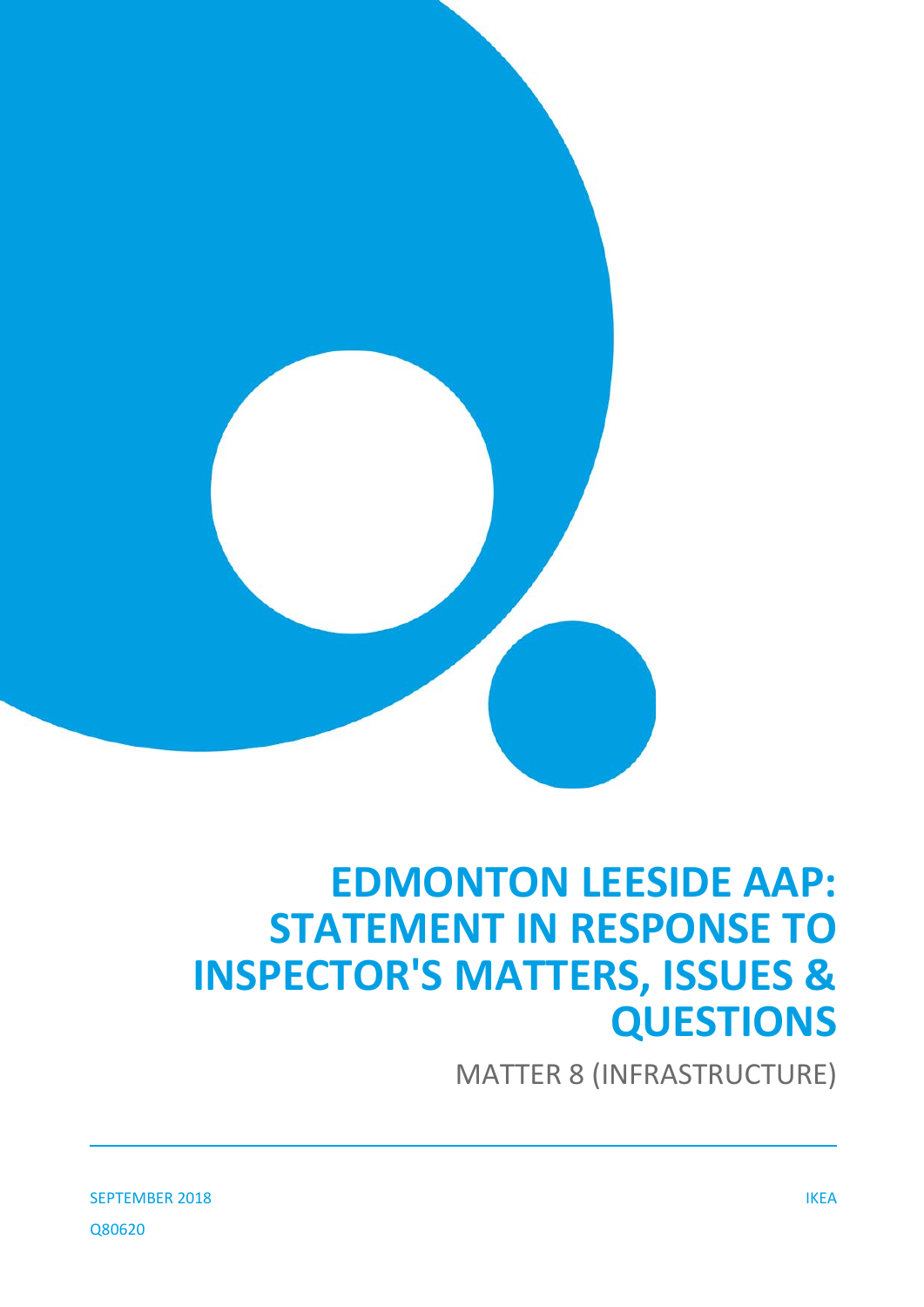### **Contents**

| <b>Introduction</b>       |  |
|---------------------------|--|
| Matter 8 – Infrastructure |  |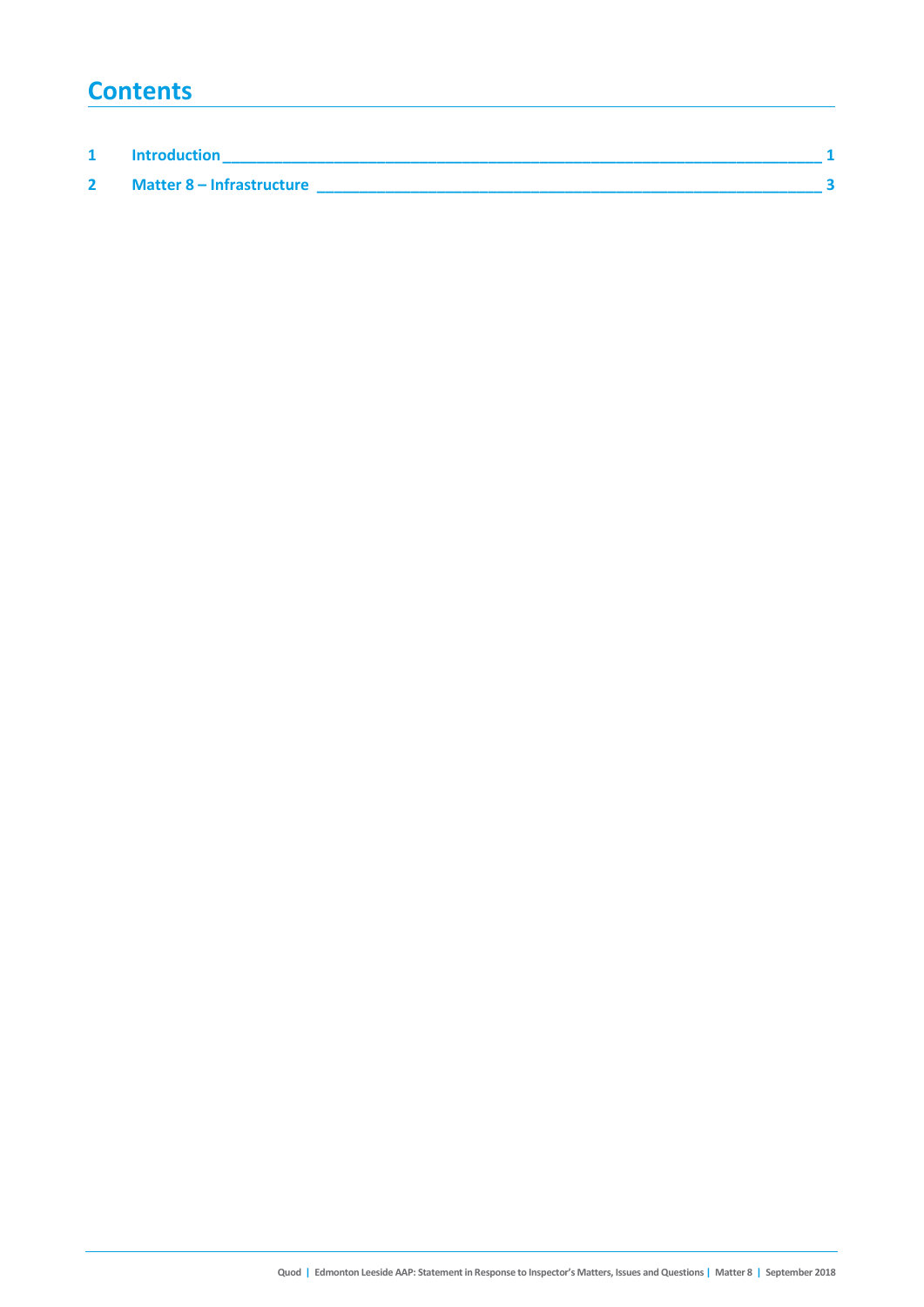## **1 Introduction**

- 1.1 This Statement is submitted further to the representations by IKEA Properties Investments Ltd ("IKEA") to the Edmonton Leeside Proposed Submission Area Action Plan (January 2017) ("AAP") and, prior to those, the Central Leeside Proposed Submission AAP (November 20[1](#page-2-0)4)<sup>1</sup>.
- 1.2 IKEA operates an existing furniture and homeware retail store, herein referred to as "IKEA Tottenham", which lies at the heart of the Meridian Water area. It is a major employer in the area, employing in the region of 600 people directly, of which 80-85% are drawn from the local area/boroughs. It is a long established retail destination, serving north London and beyond.
- 1.3 The store is located to the south of, and fronts onto, Glover Drive. Customer car parking is provided at surface level, to the north east, and at undercroft level beneath the store. Both car parks are accessed via a service road leading from Glover Drive, which also provides access to a servicing area to the south east of the store. In addition, IKEA owns substantial land to the south, west and east of the store, as shown in the plan at **Figure 1**. The continued visibility and accessibility of the store is key to its successful operation.



### Figure 1: IKEA Land Ownership Plan

 $\overline{a}$ 

- 1.4 IKEA support the overarching principle of the regeneration of Meridian Water, and the London Borough of Enfield's ('LBE') growth ambitions for this area. It is however crucial to the future success of the store that IKEA's operational needs are not harmed by the proposals within the AAP. IKEA's representations to date have raised objections to the AAP on two principle grounds:
	- a. The overly prescriptive nature of AAP policies as drafted is likely to inhibit the continued operation, visibility and accessibility of the IKEA store (particularly in relation to the Causeway/Boulevard route and design); and

<span id="page-2-0"></span> $1$  Note: IKEA's representations to date were submitted by their previous planning advisors, Dalton Warner Davies, and that their role has been replaced by Quod who are now appointed as IKEA's planning consultants.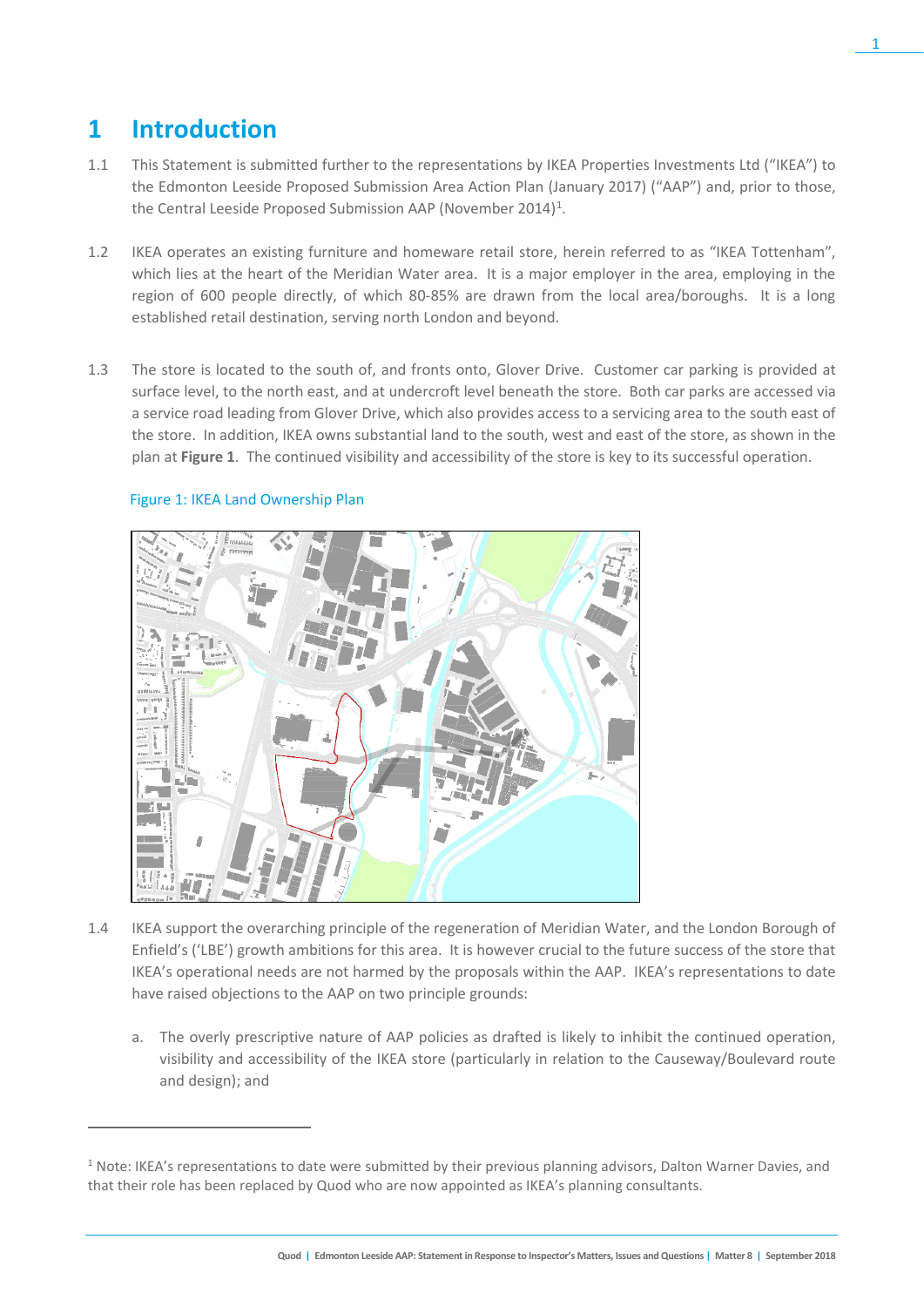- b. The AAP is not underpinned by the requisite transport evidence. There is no evidence to demonstrate that Meridian Water is able to sustainably accommodate the proposed Causeway/Boulevard and overall quantum of development, or indeed that IKEA's operational needs will not be adversely affected. Without this, the AAP is neither fully justified nor effective and cannot provide a sound strategic framework for sustainable development.
- 1.5 Over the past four years, throughout the preparation of the AAP, IKEA have sought to engage with officers at LBE to work collaboratively to address their concerns whilst ensuring the sustainable regeneration of Meridian Water. Progress has recently been made and, without prejudice to matter (b) above, IKEA are now working with LBE to enter into a Statement of Common Ground (SOCG) to address their concerns in relation to point (a) through a suite of modifications. Whether these modifications are "Minor" or "Main" will be determined by LBE in agreement with the Inspector.
- 1.6 The lack of transport evidence (matter b) has not however been addressed and remains as a primary concern to IKEA and a fundamental ground for objection. In addition, IKEA also object to the absence of an Infrastructure Delivery Plan (IDP) to demonstrate how the Council plans for the various phases of development to be funded and delivered. These issues are addressed within the Statements submitted on behalf of IKEA in response to Matter 6 (Transport and Movement) and 9 (Implementation), which this Statement should be read alongside.
- 1.7 **In summary, this Statement, along with others made on behalf of IKEA, identify that the AAP fails to provide a sound framework for sustainable development, due to fundamental omissions from the evidence base and Plan itself. In order to remedy this, it is critical that further work is undertaken on the transport evidence to underpin the AAP – without this work the AAP cannot be fully justified or effective – and an IDP is provided to demonstrate that the AAP is deliverable, and ultimately sound.**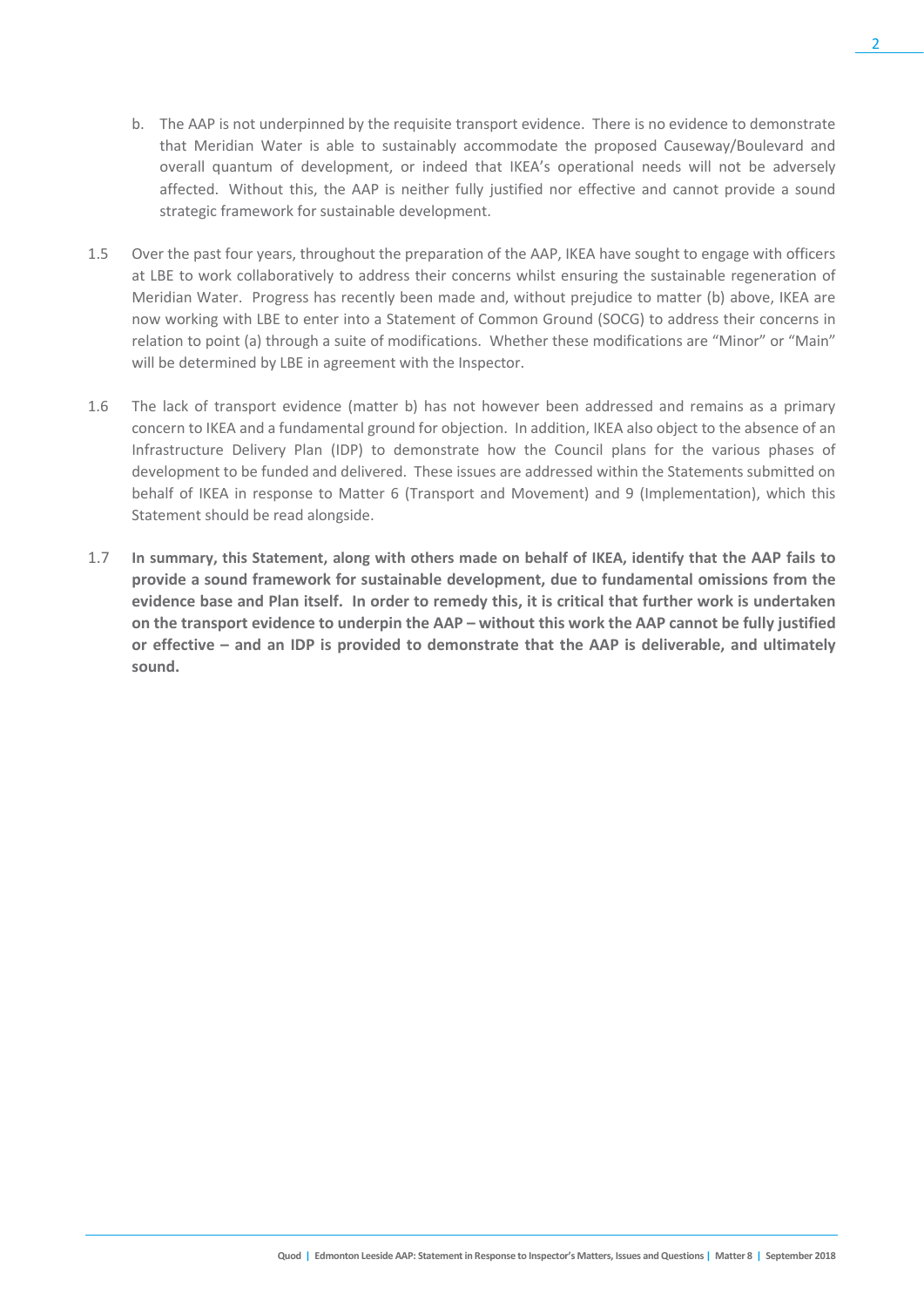## **2 Matter 8 – Infrastructure**

- 2.1 It is key for a Development Plan to be effective that its objectives are deliverable over the Plan's period. In the case of this AAP, which seeks to deliver an ambitious growth programme, involving a significant provision of new homes and jobs, it is essential that the required infrastructure to support the growth is (i) identified, (ii) planned and (iii) programmed.
- 2.2 IKEA do not wish to comment on the general infrastructure (eg community, education, health, etc) to support this level of growth, but do so in respect of transport infrastructure.
- 2.3 IKEA's views on the transportation aspects of the AAP are clear from their comments in other Position Statements, notably those in respect of Matters 1 and 6. In the absence of any transport modelling, it is not possible to identify highway and transport infrastructure requirements for this scale of development.
- 2.4 For those reasons outlined in the Position Statement of Matter 9, it is not possible to determine an appropriate transport implementation strategy, in the absence of any evidence on the transport implications of the Plan.
- 2.5 The transport vision for the AAP is articulated in Part C of the Plan. Transport is recognised by local businesses as a key issue in the AAP area (see paragraph 11.1.3). The scale of development proposed in the AAP is likely to exacerbate transport issues in the area unless it is carefully planned. Whilst IKEA support the objectives of improving pedestrian and cycling, the bus network and services, and the use of water based transport, as well as the future improvements to the rail infrastructure, there is scant information on the necessary highway infrastructure improvements and what is proposed is in the absence of any appropriate evidence.
- 2.6 The AAP recognises that even without any development at Edmonton Leeside, traffic levels on the highway network are already at or near capacity, and further pressure is likely to arise (paragraphs 11.9.4 and 11.9.5). Further development in the AAP area will have an impact on this highway network, although the scale of that impact has not yet been tested. Presently, it is not, therefore, possible for the AAP to identify the highway infrastructure requirements. This is recognised in the AAP, given there are no specific highway infrastructure projects, other than for a proposed new east/west connection of the Causeway.
- 2.7 In the absence of any demonstration of highway infrastructure requirements, it is not possible to determine whether the AAP is deliverable or not.
- 2.8 The only reference to highway infrastructure projects within the Plan is the project described as the *"Meridian Water Highway Infrastructure" (incorporates walking and cycling route R1 from the AAP)* at Table 14.1. There is scant information on the delivery and implementation of this infrastructure. The Plan merely states that all development zones within the AAP will be responsible for its delivery, and that the lead agencies for its delivery are shared between LBE/TfL/private sector.
- 2.9 In summary, the transportation aspects of the Plan are not justified or effective, given that there is no evidence supporting the transport vision, and it is unclear whether the transport vision can be delivered over the Plan period.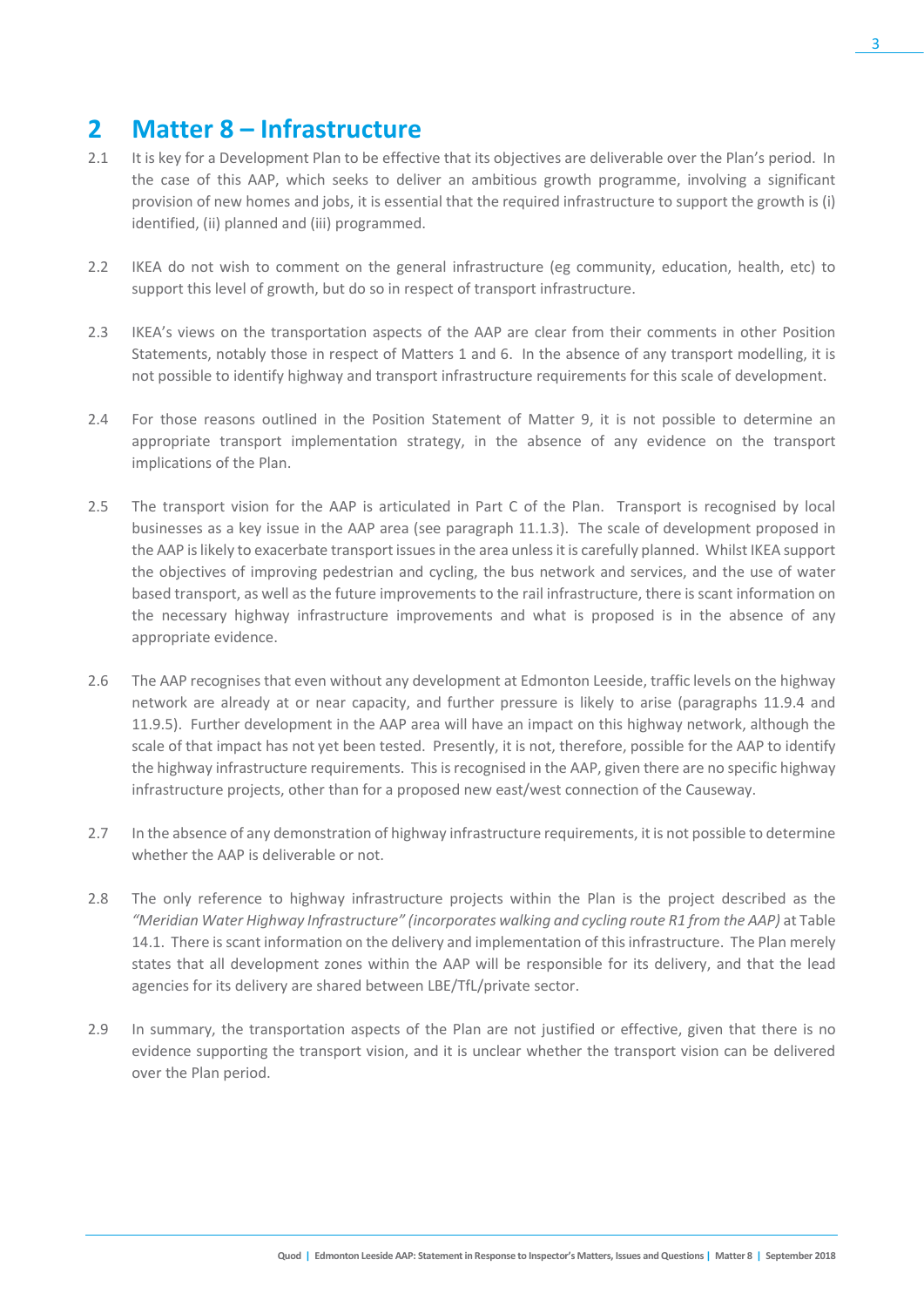- *i. Would the policies in the plan make adequate provision for future needs for:*
	- *a. Healthcare (including mental health provision, GPs and secondary care)*
	- *b. Education*
	- *c. Sports and open space*
	- *d. Other community uses and infrastructure*

#### *Are the assumptions made about "dual-use" realistic and achievable?*

2.10 IKEA do not wish to make any specific comments on this matter.

*ii. Is the plan based on realistic assumptions in relation to the capacity to provide supporting infrastructure at higher densities? What is the justification for the standards used in the scenario testing?*

2.11 IKEA do not wish to make any specific comments on this matter.

*iii. Does the plan make adequate provision for water infrastructure including wastewater? Would any of the policies compromise the operations of infrastructure providers?*

2.12 IKEA do not wish to make any specific comments on this matter.

*iv. Does the plan make adequate provision for waste? It is consistent with local and national policy for waste?*

2.13 IKEA do not wish to make any specific comments on this matter.

*v. In relation to the Eco-Park, does the policy need to be updated to reflect the DCO? How does it accord with local and national plan policy?*

2.14 IKEA do not wish to make any specific comments on this matter.

*vi. In relation to Lee Valley Heat Network, is policy EL26 justified? How does it accord with local and national plan policy? Is it too prescriptive? Does the involvement of LBE as a stakeholder in "Energetik" leave the policy unsound?*

2.15 IKEA do not wish to make any specific comments on this matter.

### *vii. Would the wording proposed in the relevant Plan policies be an effective means of achieving the aims and objectives of the Plan?*

2.16 For the reasons outlined at the beginning of this Section, it is IKEA's views that the policies do not create an effective means of achieving the transport aims and objectives of the Plan.

#### *viii. When looking cumulatively at the scale of obligations and policy requirements, are the sites and the scale of development identified in the Plan viable and deliverable?*

2.17 Policy EL13 outlines the infrastructure requirements of the AAP, but excludes any highway infrastructure. The infrastructure required under Policy EL13 is, however, not defined in terms of specific requirements, but merely generic topics (eg, affordable housing, education, etc). In relation to transportation issues, for example, there is no indication of the level of enhancement required to the bus networks, despite this being a matter to be covered via a financial contribution.